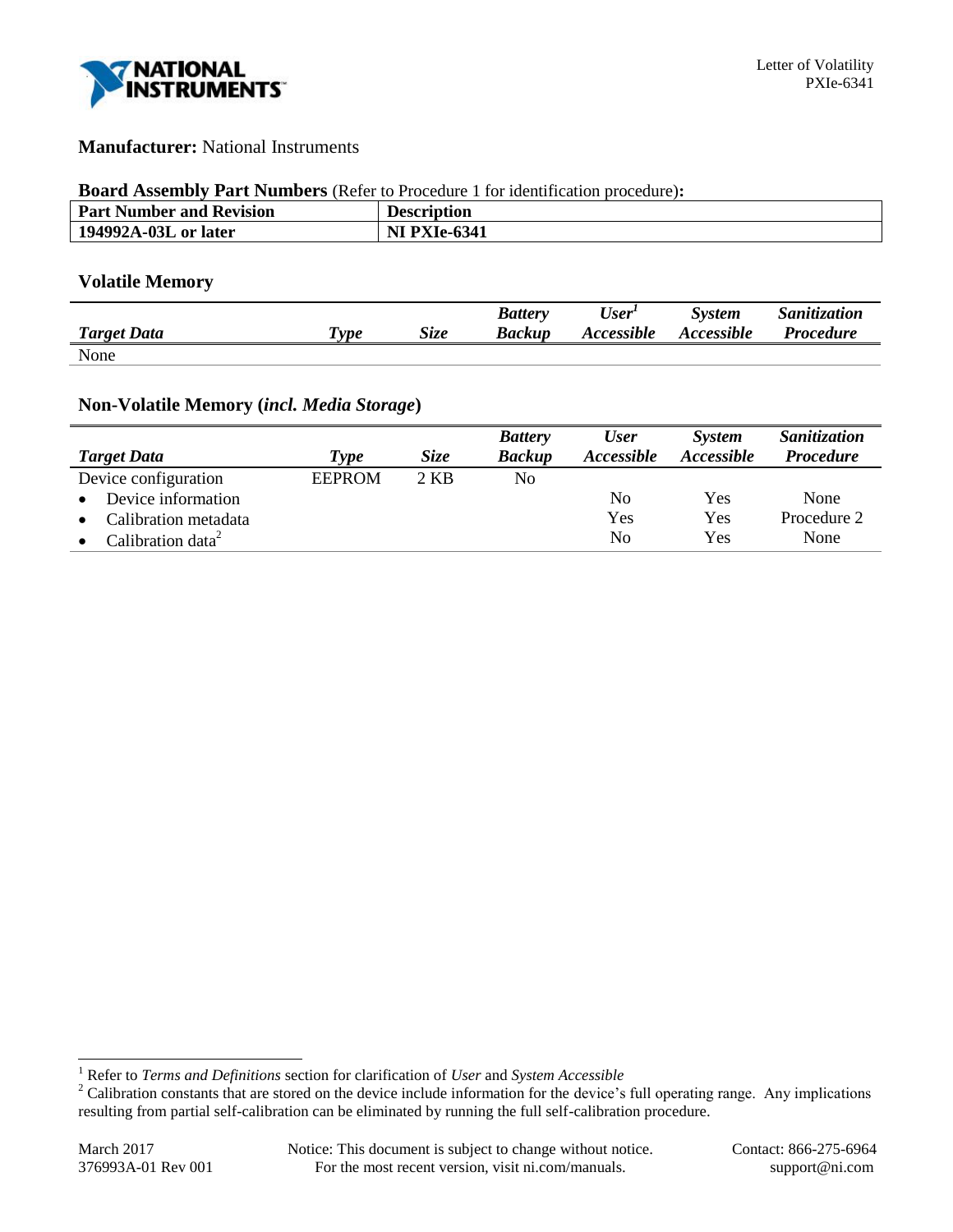

## **Procedures**

### **Procedure 1 – Board Assembly Part Number identification:**

To determine the Board Assembly Part Number and Revision, refer to the "P/N" label applied to the surface of your product as shown below. The Assembly Part Number should be formatted as "P/N: ######a-03L" where "a" is the letter revision of the Board Assembly (eg. A, B, C…X).



## **Procedure 2 – Device Configuration EEPROM (Calibration Metadata):**

The user-accessible areas of the Device Configuration EEPROM are exposed through a calibration Applications Programming Interface (API) in LabVIEW. To clear the Calibration Metadata area, complete the following steps:

- 1. To clear the calibration password, use the DAQmx Change External Calibration Password.vi to overwrite the current password of the device you wish to clear.
- 2. The user-accessible area of the Device Configuration EEPROM can be cleared using the NI DAQmx API. For instructions on how to clear these areas, go to [www.ni.com/info](http://www.ni.com/info) and enter info code *DAQmxLOV.*